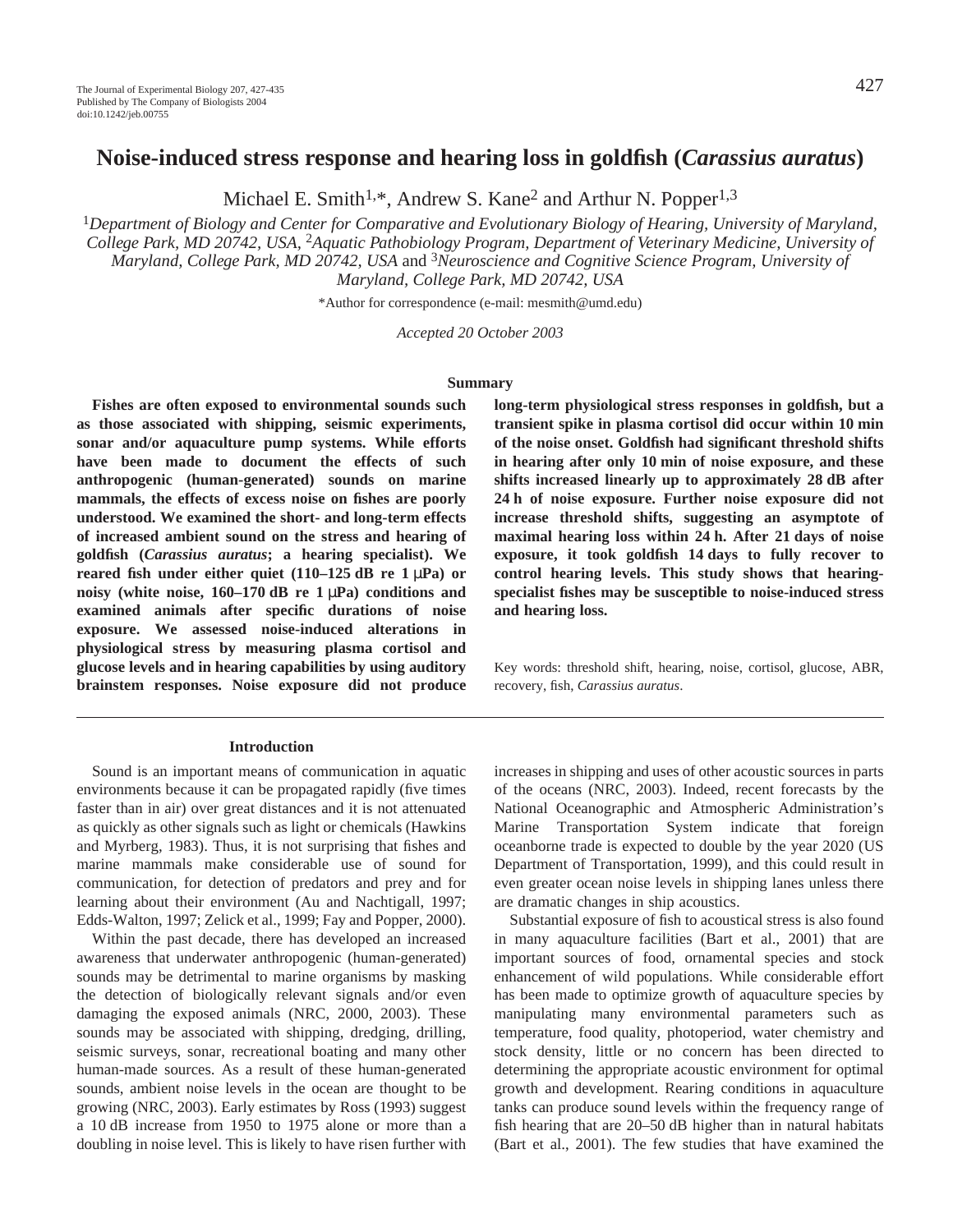effects of sound levels on aquaculture species show that high levels of ambient sound can potentially be detrimental and result in reduced egg survival and reduced reproductive and growth rates (Banner and Hyatt, 1973; Lagardère, 1982). Clearly, these studies need to be replicated and extended to additional species and include analysis of additional parameters that could be indicative of the effects of noise on developing fish.

While most research efforts to date, and public interest, have focused on how underwater noise affects the behavior of marine mammals, the effects of this noise pollution on fishes have rarely been examined (Myrberg, 1990; NRC, 2000, 2003). It is known that intense sounds can cause temporary hearing threshold shifts (Popper and Clark, 1976; Scholik and Yan, 2001) and damage to the sensory cells of the ears of the few fish species that have been studied (Enger, 1981; Hastings et al., 1996; McCauley et al., 2003). Besides damage to the inner ear, high levels of background noise may also create physiological and behavioral stress responses in fishes similar to those found in mammals (Welch and Welch, 1970).

In the present study, we investigated the effect of high levels of continuous white noise exposure on the physiological stress levels (measured by plasma cortisol and glucose concentrations) and hearing loss (utilizing the auditory brainstem response technique) of goldfish (*Carassius auratus*). Our goal was to examine the effects of noise duration on the physiological stress responses and hearing shifts in order to elucidate a potential relationship between hearing loss and noise-induced physiological stress. We also examined the time course of hearing recovery.

In order to examine a broad range of noise exposure durations, we exposed goldfish to noise in two separate sets of experiments – a short-term experiment in which exposure durations ranged from 10 min to 24 h and a long-term experiment that ranged from 1 day to 21 days. We found that intense noise can produce initial physiological stress responses as well as short- and long-term hearing loss in goldfish.

We chose goldfish as a model hearing specialist because of their known hearing sensitivity and the available literature database about hearing in this species (Fay and Popper, 1974; Fay, 1988). Goldfish are otophysan fishes, which possess Weberian ossicles (modified cervical vertebrae that abut the ear; von Frisch, 1938). These bones acoustically couple movement of the swim bladder imposed by impinging sound pressure waves to the inner ear, leading to enhanced hearing sensitivity that includes a broadened frequency range of hearing and lower auditory thresholds when compared with fishes without such specializations.

#### **Materials and methods**

#### *Experimental animals and design*

Goldfish (*Carassius auratus* L.) were obtained from a local hatchery and maintained at the Aquatic Pathobiology Center at the University of Maryland. Standard length and wet mass means  $(\pm$  s.E.M.) for goldfish were 10.5 $\pm$ 0.1 cm and

 $34.8\pm0.8$  g, respectively. For the long-term noise-exposure experiment, 42 goldfish were maintained in each of two 600 liter all-glass aquaria with corner filters and 65% water changes thrice weekly. These two aquaria were kept in separate rooms. One aquarium was for control animals and the other for noiseexposed animals. The effects of long-term noise exposure were examined using groups of five (for stress assays) or six (for hearing thresholds) fish that were noise exposed for either 1, 3, 7, 14 or 21 days.

Two sets of experiments were performed to assess the effects of short-term noise exposure. One experiment examined the time course of physiological stress responses, and the other characterized the effect of exposure duration on temporary hearing threshold shifts. In the stress experiment, six fish were noise exposed in each of three 76-liter glass aquaria that were visually isolated from one another. Each tank was randomly assigned an exposure duration time (0 min, 10 min or 60 min). In the short-term hearing study, groups of six fish were noise exposed for each of four exposure durations  $(0 \text{ min}, 10 \text{ min}, 1 \text{ h} \text{ or } 24 \text{ h})$  in a 19-liter bucket with an underwater speaker resting on the bottom. All work was done under the supervision of the Institutional Animal Care and Use Committee of the University of Maryland.

### *White noise exposure*

All experiments were done using white noise with a bandwidth ranging from 0.1 kHz to 10 kHz at 160–170 dB re 1 µPa total sound pressure level (SPL). The sound was presented *via* a Sony MiniDisc player through an amplifier (5.2 A monoblock; AudioSource, Portland, OR, USA) to an underwater speaker (UW-30; Underwater Sound Inc., Oklahoma City, OK, USA) placed centrally on the bottom of the aquarium. The white noise, which is defined as having a flat power spectrum across the entire bandwidth (i.e. all frequencies are presented at the same SPL), was computergenerated using Igor Pro software (WaveMetrics, Inc., Lake Oswego, OR, USA). Characteristics of the noise exposure (bandwidth and SPL) were similar in both long- and shortterm noise exposure experiments, with transduction in the tanks having little effect on the digitally generated flat white noise spectra (Fig. 1). For the short-term experiments, the SPL of the noise exposure varied within the bucket from 170·dB re 1  $\mu$ Pa at 1 cm directly above the speaker to 166–169 dB re 1 µPa at 8-14 cm above the speaker. For the long-term experiments, the SPL of the noise exposure varied slightly within an aquarium, with a maximum (170 $dB$  re 1  $\mu$ Pa) in the center right above the underwater speaker and a minimum  $(161-168$  dB re 1  $\mu$ Pa) near the sides farthest from the speaker. The SPL of the control aquaria was in the range of 110–125 dB re 1  $\mu$ Pa. These SPLs are equivalent to power spectral densities ranging from approximately 80 dB re 1  $\mu$ Pa<sup>2</sup>/Hz (for controls) to 122 dB re 1  $\mu$ Pa<sup>2</sup>/Hz (for maximal noise level). Although control and noise-exposed aquaria were in the same room as the short-term experiments, the SPL of the control aquaria did not change when the underwater speaker was turned on in the noise-exposed aquaria. Due to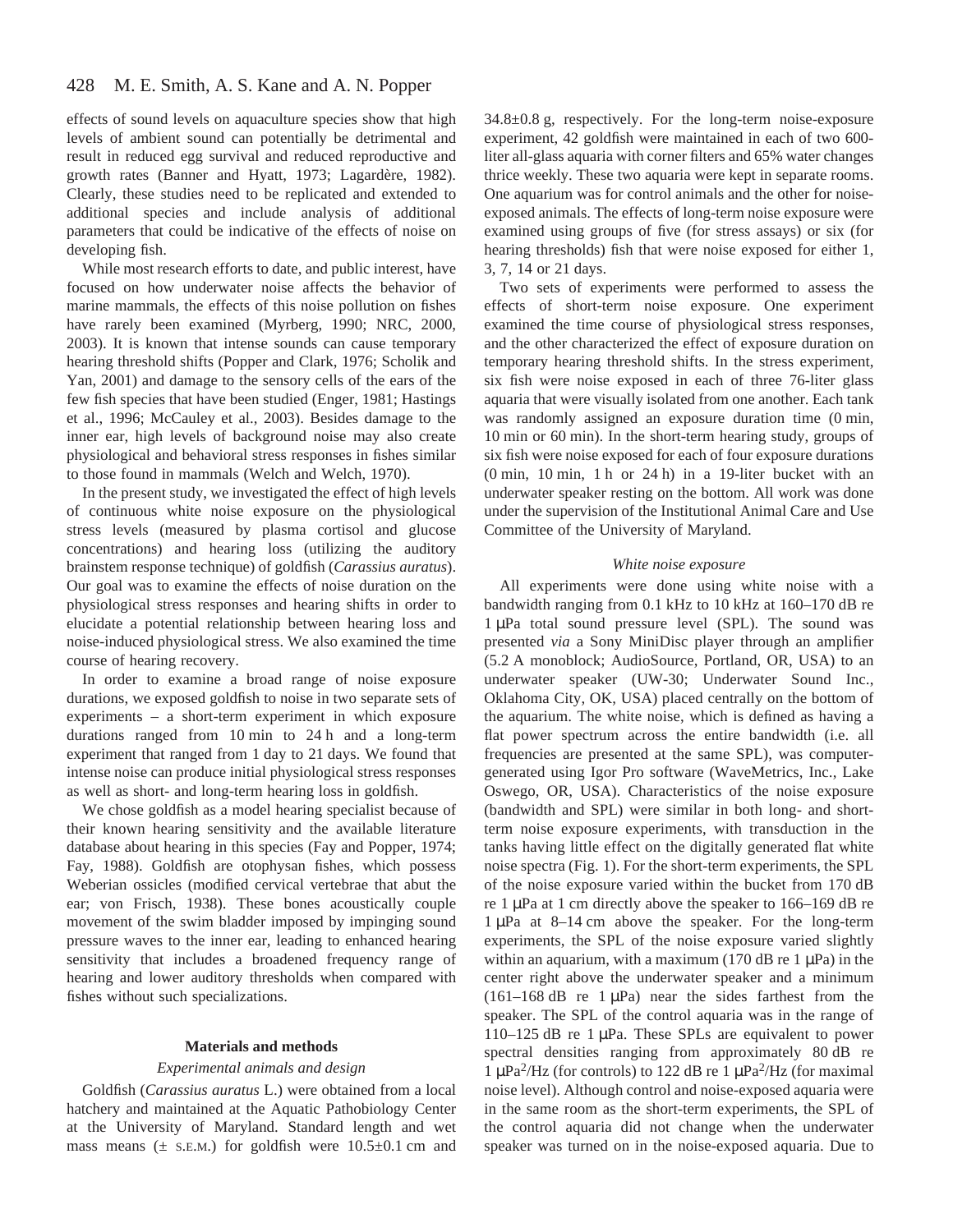

Fig. 1. The power spectra of the 170 dB re 1  $\mu$ Pa white noise used for noise-exposure experiments. The top curve shows the spectrum as recorded directly from the MiniDisc player. The bottom curve shows the spectrum as recorded by a hydrophone placed centrally within the noise-exposure bucket. The spectrum measured within the noise-exposure aquarium is similar to that of the bucket, so it is omitted for clarity.

the 40 dB loss of sound energy at the air-water interface (Parvulescu, 1964), very little sound was heard outside the noise tanks and none of this energy entered the other tanks in the room. Minor differences, however, may have occurred between the short- and long-term experiments because of the smaller volumes of the aquaria and buckets used in the shortterm experiment (i.e. closer proximity between the fish and the underwater speaker compared with the large long-term aquaria).

### *Cortisol and glucose assays*

Blood plasma cortisol and glucose concentrations are commonly used as indicators of primary and secondary stress in fishes, with cortisol exhibiting a more rapid, transient response than glucose (Mazeaud et al., 1977; Mazeaud and Mazeaud, 1981; Barton et al., 1988). Preliminary tests were performed prior to noise-exposure experiments as a positive control to evaluate cortisol and glucose levels in response to physiological stress. In these preliminary tests, groups of goldfish (*N*=6) were placed in 10 liters of water in a 19-liter bucket. The control group was left undisturbed for 30 min while the treatment group was exposed to repeated, continuous vibratory stress for 30 min caused by tapping the bucket.

On each of the experimental days  $(0-21 \text{ days})$  of the longterm noise-exposure experiment, five fish were removed and bled from the control aquarium first and then from the noiseexposed aquarium. Blood was collected from the caudal vein using heparinized 1-ml 25G 5/8 tuberculin syringes and placed in centrifuge tubes. Each fish was caught singly in a net and removed slowly in an attempt to minimize capture-induced stress in the caught fish and other fish in the aquarium. The fish was bled immediately after capture and then placed in a bucket of water containing a buffered anesthetic, tricaine methanesulfonate (MS-222). It took approximately 7 min to bleed all five fish. Afterwards, the fish were sacrificed by cervical transection, and their inner ears were removed and placed in 4% paraformaldehyde–2% glutaraldehyde fixative for future ultrastructure examination using scanning electron microscopy (SEM).

Blood samples were centrifuged for 10 min at  $2200\,\text{g}$  and the plasma was then removed and stored at  $-70^{\circ}$ C until analysis. Plasma cortisol, diluted 1:10 in a 0-cortisol standard in order to fit assay sensitivity, was assayed using an enzyme immunoassay (EIA) kit (DSL-10-2000, Diagnostic Systems Laboratories, Inc., Webster, TX, USA) with a four-parameter curve fit for standard curves. Plasma glucose was assayed using a Sigma Infinity glucose kit (Procedure 17-UV; Sigma Diagnostics, St Louis, MO, USA).

For the short-term noise-exposure experiment, one aquarium was randomly chosen for each exposure duration (0 min, 10 min and 60 min) and all fish  $(N=6)$  were consecutively removed and bled. Blood plasma was then assayed as described for the long-term noise experiment.

#### *Auditory brainstem response (ABR) technique*

Auditory thresholds were measured using the auditory brainstem response (ABR) technique. This is a noninvasive method of measuring the neural activity of the brainstem in response to auditory stimuli and is commonly used for measuring hearing in fishes and other vertebrates (Corwin et al., 1982; Kenyon et al., 1998; Higgs et al., 2001; Scholik and Yan, 2001).

Each fish was restrained in a mesh sling and suspended in a 19-liter plastic bucket filled with water. The fish was suspended so that the top of the head was approximately 3 cm below the water surface and 25 cm above a UW-30 underwater speaker. A reference electrode was placed on the dorsal surface of the fish's head along the midline between the anterior portion of the eyes while a recording electrode was placed on the dorsal midline surface of the fish approximately halfway between the anterior insertion of the dorsal fin and the posterior edge of the operculae, directly over the brainstem. A ground electrode was placed in the water near the body of the fish.

Sound stimuli were presented and ABR waveforms were collected using a physiology apparatus using SigGen and BioSig software [Tucker-Davis Technologies (TDT) Inc., Gainesville, FL, USA]. Sounds were computer generated *via* TDT software and passed through a power amplifier connected to the underwater speaker. Tone bursts had a 2 ms rise and fall time, were 10 ms in duration and were gated through a Hanning window – similar to the conditions of other ABR studies (Higgs et al., 2001; Mann et al., 2001). Responses to each tone burst at each SPL were collected using the BioSig software package, with 400 responses averaged for each presentation. The calibration of each frequency used was done using a calibrated Model 902 Interocean Systems, Inc. (San Diego, CA, USA) underwater hydrophone (calibration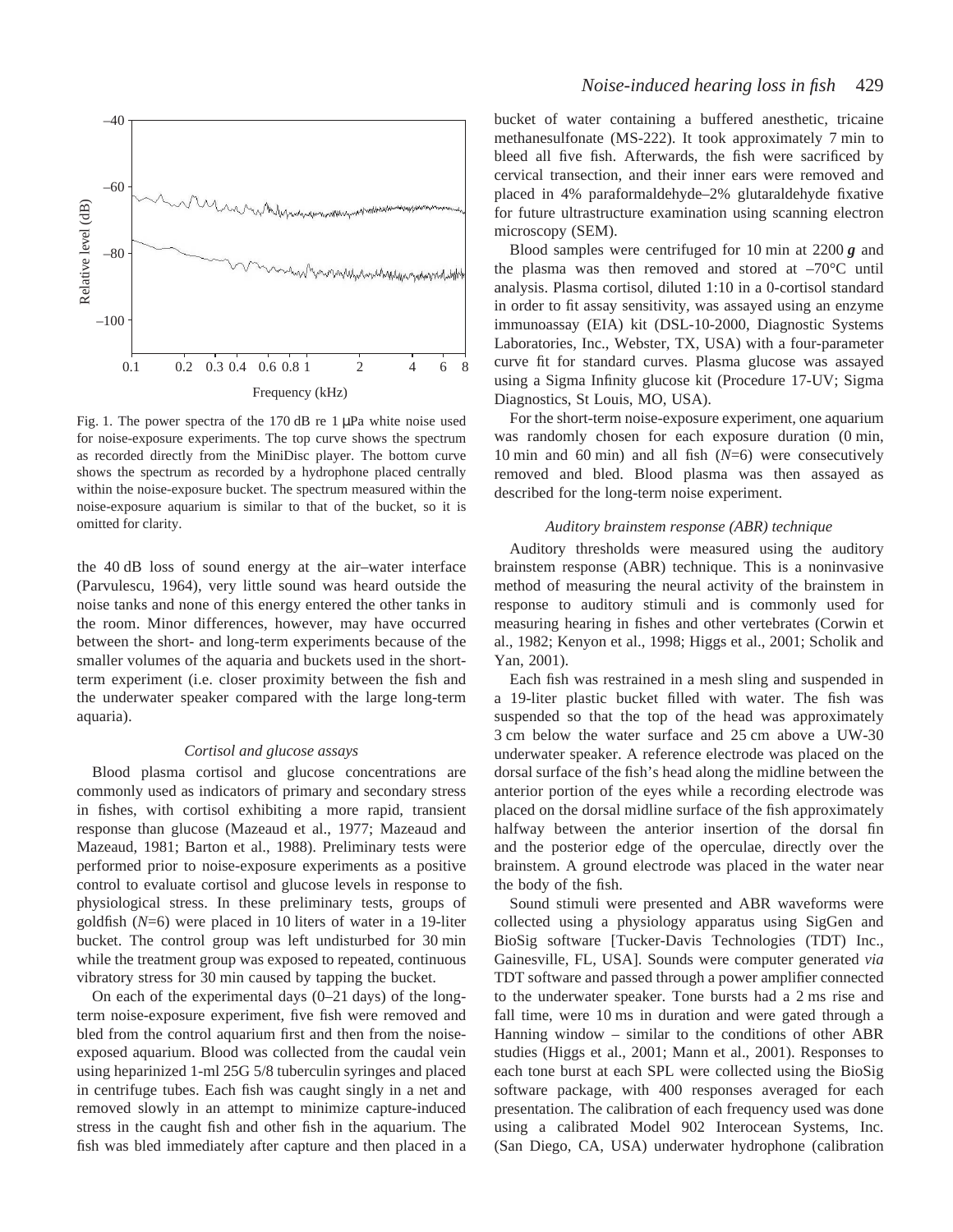sensitivity of  $-195$  dB re 1 V/ $\mu$ Pa;  $\pm 3$  dB, 0.02–10 kHz, omnidirectional). Additional details of this ABR protocol have been previously published (Higgs et al., 2001).

Hearing thresholds of the experimental fish were measured after specified durations of noise exposure. For the long-term experiment, these individuals came from the same aquaria as described for the cortisol and glucose assays, but different individuals were used (*N*=6). Additionally, 21-day-exposed goldfish were allowed to recover in quiet aquaria  $\langle$  <120 dB re  $1 \mu Pa$ , and their hearing thresholds were again measured 7 days and 14 days post-noise exposure.

For the short-term experiment, fish were noise exposed in a 19-liter bucket. For 10 min exposure durations, fish were held in place by the mesh sling described above and exposed in the same bucket from which ABRs were recorded. For 1-24 h duration exposures, fish were exposed in a separate bucket in which they could swim freely. There was no evidence that the fish sought areas of the lowest SPL (closest to the surface) or avoided the underwater speaker. All ABR recordings were started within a few minutes after noise exposure. Fish noise exposed for 24 h (short-term experiment) had their hearing measured immediately after noise exposure and then were allowed to recover in quiet aquaria as in the long-term experiment, except that ABR recordings were made 1, 4, 11 and 18 days after noise exposure.

#### *Statistical analysis*

Preliminary analyses of variance (ANOVAs) with treatment (control or noise exposed) and bleeding order as factors showed that bleeding order had a significant effect on the physiological stress response of the fish. To account for this confounding effect on the effects of noise exposure on goldfish plasma cortisol and glucose, analysis of covariance (ANCOVA) was used, with noise-exposure duration as a factor and bleeding order as a covariate. When significant main effects of noise exposure were found, Wilcoxon signed ranks tests were used to make specific pairwise comparisons.

The effects of noise exposure and recovery from the exposure on auditory threshold levels were tested using separate ANOVAs, with duration of exposure or recovery and frequency as factors. Tukey's *post-hoc* test was used to make pairwise comparisons between specific frequencies when significant main effects were found (Zar, 1984). Regression analysis was used to examine the effects of noise exposure duration on temporary threshold shifts (TTS).

#### **Results**

# *Effects of noise on plasma cortisol and glucose*

Preliminary tests using bucket vibration as a stressor showed that poststress plasma cortisol and glucose were significantly elevated (84–94%) compared with controls (*P*<0.05). Mean (± S.E.M.) control cortisol and glucose levels were 89.7 $\pm$ 32.0 ng ml<sup>-1</sup> and 43.1 $\pm$ 4.5 mg dl<sup>-1</sup> while stressed levels were  $165\pm18.1$  ng ml<sup>-1</sup> and  $83.8\pm6.2$  mg dl<sup>-1</sup>, respectively. This confirmed that our assays were appropriate for measuring



Fig. 2. Mean  $(+$  s.e.m.) goldfish blood plasma cortisol and glucose concentrations after  $0$  min (control),  $10$  min and  $60$  min white noise exposure for the short-term noise-exposure experiment. The asterisk represents a level that is significantly different (*P*=0.01) from the control.

physiological stress responses in goldfish. In both long- and short-term noise-exposure experiments, bleeding order affected fish plasma cortisol levels (*P*<0.05) but not glucose levels. In general, plasma concentrations of cortisol and glucose increased with bleeding order, suggesting that the fish were exhibiting a stress response due to the netting of previously removed fish.

Noise exposure did not significantly affect cortisol or glucose concentrations in the long-term noise experiment  $(1-21 \text{ days exposure}; P<0.10)$ . In the short-term exposure experiment, noise exposure significantly affected plasma cortisol levels (*P*=0.01) but not glucose levels (*P*=0.27). Specifically, relative to controls, mean cortisol levels tripled after 10 min of noise exposure and then decreased back to control levels after  $60 \text{ min}$  of noise exposure (Fig. 2A). Although there was a trend of increasing mean glucose concentrations over the 60 min experimental exposure period, this trend was not statistically significant (Fig. 2B).

#### *Effects of noise on auditory thresholds*

Goldfish had a bandwidth of auditory sensitivity ranging from 0.1 kHz to 4 kHz and baseline auditory thresholds ranging between 60 dB re 1  $\mu$ Pa and 120 dB re 1  $\mu$ Pa (Fig. 3). Exposure to the white noise caused an increase in auditory thresholds, referred to as TTS. These threshold shifts are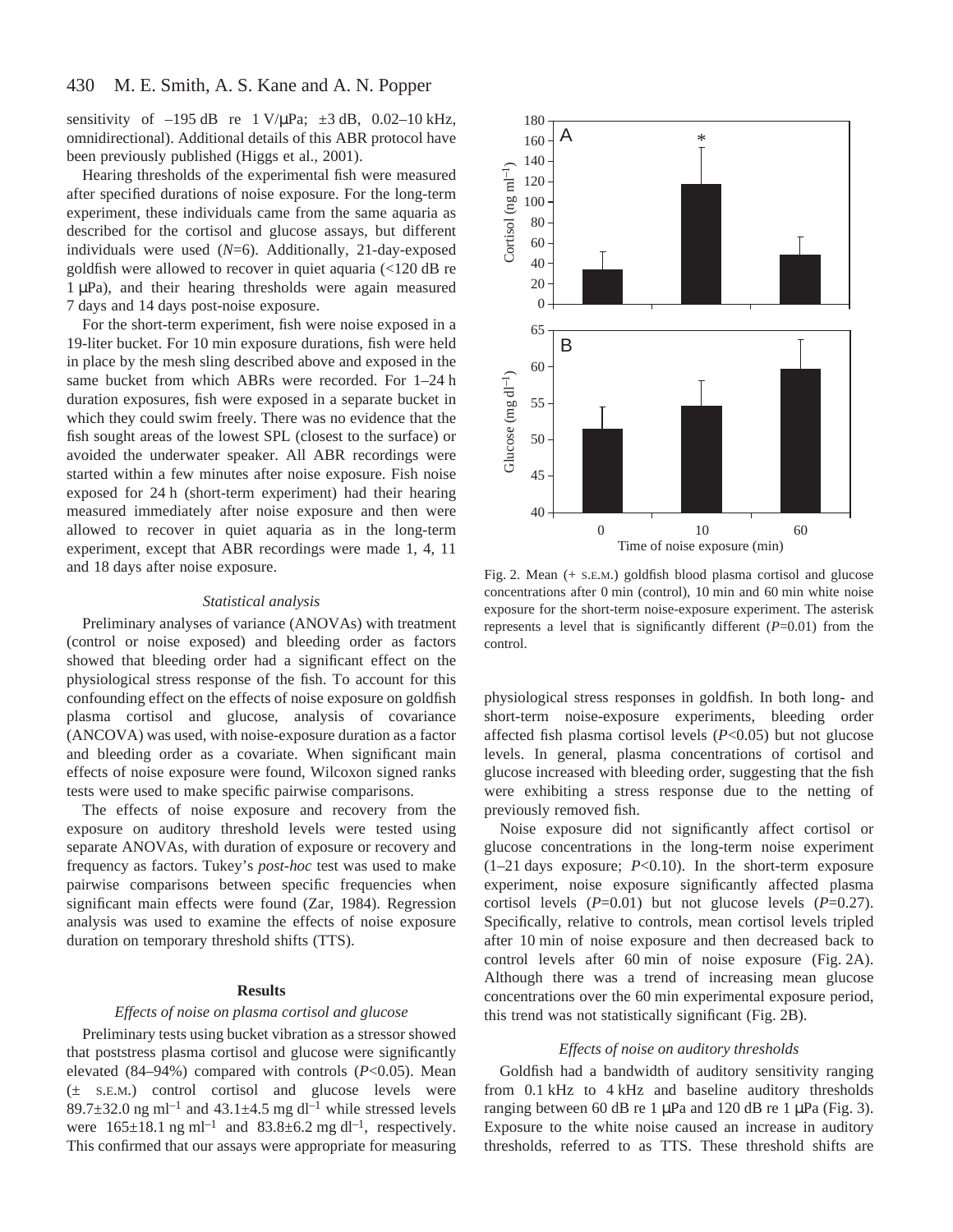

Fig. 3. Mean  $(±$  s.E.M.) auditory thresholds of control and noiseexposed goldfish in the short-term experiment (10 min, 1 h and 24 h white noise exposures). *N*=6 per data point.

defined as temporary since they decreased with time after recovery from noise exposure until thresholds were similar to pre-noise-exposure levels. Approximately 5·dB TTS were evident after only 10 min of noise exposure, and TTS increased to approximately  $28$  dB after  $24$  h of exposure (Fig. 3). This log-linear increase exhibited in the short-term noise-exposure experiment is described by the equation TTS=27.7( $log_{10}D$ )+4.63 ( $r^2$ =0.90,  $P$ <0.0001), where TTS was averaged for frequencies between 0.1 kHz and 2 kHz and *D* is the duration of noise exposure in days (Fig. 4). Longer durations of the long-term noise experiment (7 days and 21 days) produced threshold shifts similar to that of the 24-h exposure duration, suggesting that an asymptotic threshold shift (ATS) is reached within 24 h of noise exposure at the sound levels used in this experiment. In other words, after the duration at which the ATS is reached, no greater durations of noise exposure will produce greater TTS. TTS resulting from 7 days and 21 days of exposure were statistically less than those of 24 h exposures from the short-term noise experiment  $(P<0.05)$ . After 7 days of noise exposure, goldfish exhibited significant mean threshold shifts that were approximately 20 dB higher than baseline levels. Again, significant TTS occurred at all frequencies examined (*P*<0.05). An additional week of noise exposure (14 days) did not significantly increase the threshold shift. The goldfish audiograms of this long-term noise-exposure experiment will be presented elsewhere (M. E. Smith, A. S. Kane and A. N. Popper, unpublished data).

In the short-term noise experiment, goldfish exposed to noise for 24 h had significantly lower thresholds one day after exposure when compared to thresholds determined immediately after noise exposure (*P*<0.0001), but even after 18 days of recovery, goldfish exhibited slightly higher thresholds than preexposure control levels  $(P<0.0001; Fig. 5)$ .

In the long-term experiment, 21-day-exposed goldfish were allowed to recover from noise exposure. For each fish, TTS



Fig. 4. Mean  $(±$  s.E.M.) temporary threshold shifts (TTS; between  $0.1$  kHz and  $2$  kHz) of noise-exposed goldfish as a function of exposure duration in the short-term and long-term noise-exposure experiments (see text). *N*=7 per data point (one mean value of six fish for each of seven frequencies).



Fig. 5. Mean  $(\pm s.E.M.)$  auditory thresholds of control, 24-h noiseexposed and postexposure (recovery) goldfish in the short-term experiment. *N*=6 per data point. The same six individual fish were used consecutively for each time point before and after noise exposure.

were averaged across all frequencies tested  $(0.1-4 \text{ kHz})$ . TTS decreased with duration of recovery (from approximately 18 dB immediately after exposure to 0 dB after 2 weeks). After 7 days of recovery, there was still a significant overall effect of noise exposure on hearing thresholds when compared with preexposure controls  $(P=0.003;$  Fig. 6), although this difference was not significant for any particular frequency. After 14 days of recovery, auditory thresholds were no longer significantly different from preexposure thresholds (Fig. 6).

## **Discussion**

# *Effects of noise on physiological stress response*

We noted qualitatively that goldfish exhibited an initial startle response to the onset of the white noise, but this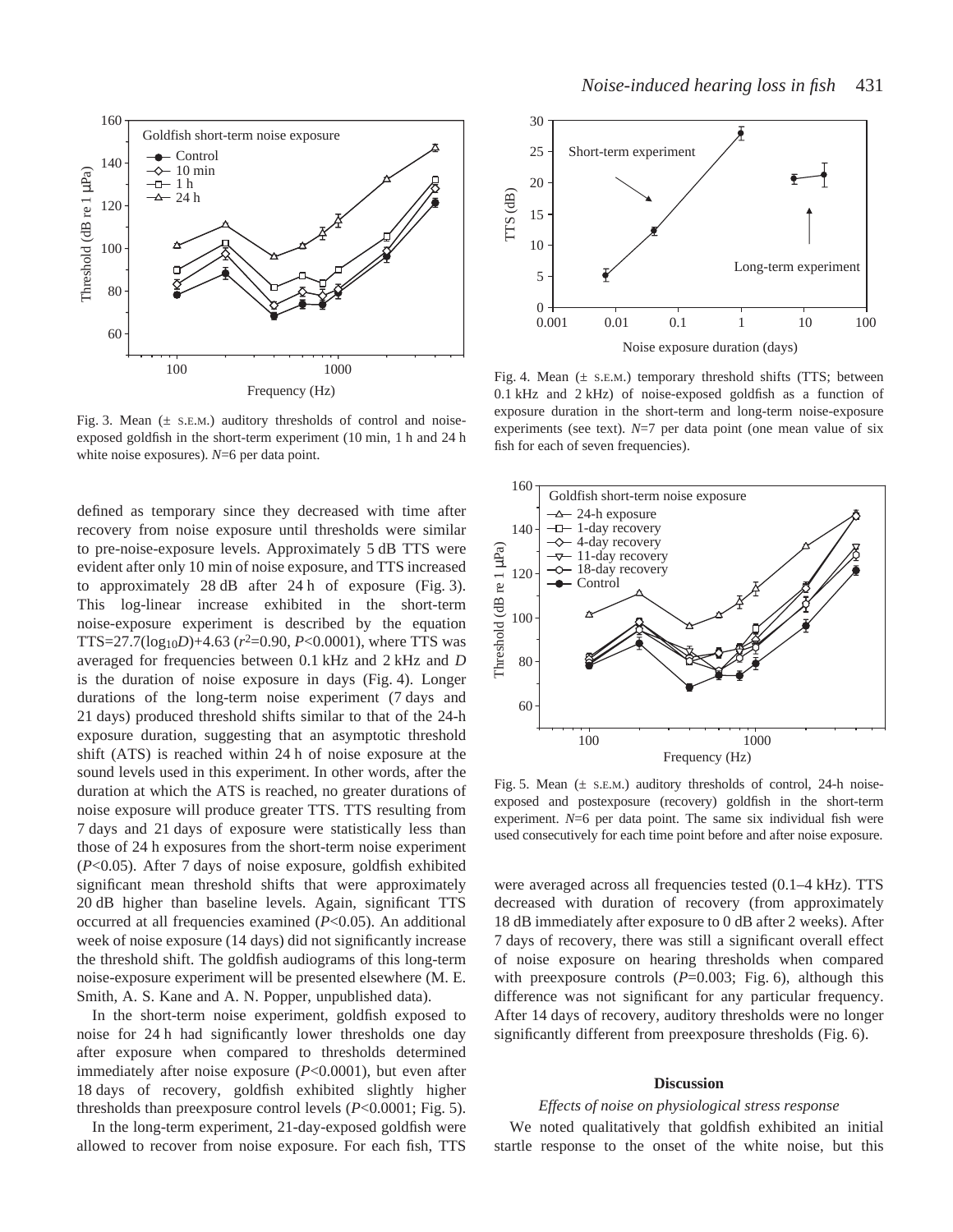#### 432 M. E. Smith, A. S. Kane and A. N. Popper

response diminished within a few minutes and the fish did not avoid the area around the underwater speaker nor was there evidence that fish sought areas of the lowest SPL. This startle response started with a rapid burst of erratic swimming followed by general increased swimming activity. Loud sounds are known to induce such behavioral responses (i.e. startle or alarm responses) in fishes. For example, sound from a highspeed motorboat elicited flight responses in two cyprinid fishes: rudd (*Scardinius erythrophthalmus*) and roach (*Rutilus rutilus*; A. Boussard, unpublished data). Pacific herring (*Harengus pallasi*) also exhibited alarm responses in reaction to motorboat noise, particularly when abrupt changes in temporal characteristics of the sound occurred (Schwarz and Greer, 1984). The effects of other anthropogenic noises on fishes have also been studied. Pearson et al. (1992) found that sounds from seismic surveys can affect rockfish (*Sebastes* spp.) behavior, and there is evidence of a similar effect on Atlantic cod (*Gadus morhua*) and haddock (*Melanogrammus aeglefinus*; Engås et al., 1996). While previous studies have shown that relatively loud acoustic stimulation can affect fish behavior, the potentially harmful physiological effects of such stimulation were not examined.

During a stress response, there is an immediate release of catecholamines followed by the activation of the hypothalamic–pituitary–interrenal axis, which stimulates the synthesis and secretion of glucocorticoid hormones (cortisol in teleosts; Schreck et al., 2001). Our results show that noise exposure can elicit this physiological cascade rapidly in goldfish (within 10 min) but that the response is short-lived, with cortisol levels returning to pre-noise-exposure levels within 1 h. The magnitude of the cortisol response was similar to that found in other fishes. For example, plasma cortisol levels of rainbow trout, *Onchorynchus mykiss*, increased from 29 ng ml<sup>-1</sup> to 145 ng ml<sup>-1</sup> after 4 h of confinement (Pankhurst, 1998). Two-hour net confinement resulted in an increase in





Fig. 6. Mean ( $\pm$  s.e.m.) auditory temporary threshold shifts (TTS) in the long-term experiment as a function of duration of time post-noise exposure (immediately after 21 days exposure  $= 0$  days, 7 days and 14 days). *N*=6 per data point. The same six individual fish were used consecutively for each time point before and after noise exposure. The TTS for each individual was averaged across all frequencies  $(0.1-4 \text{ kHz})$ . The 0 day data point is offset slightly to the right.

cortisol levels from  $\langle 25 \text{ ng ml}^{-1}$  to approximately 150 ng ml<sup>-1</sup> in tilapia (*Oreochromis mossambicus*; Nolan et al., 1999). The effect of stress on plasma glucose levels in fishes is more ambiguous. While Nolan et al. (1999) found a significant increase in tilapia cortisol and glucose levels due to confinement, Waring et al. (1996) only found a cortisol effect in turbot (*Scophthalmus maximus*). Results from the present study indicate a trend towards increasing plasma glucose values with time of noise exposure in goldfish during the shortterm experiment  $(0-60 \text{ min})$ ; however, no trend in either glucose or cortisol was evident in the long-term experiment.

Two plausible reasons for this lack of a long-term stress effect are that (1) fish became acclimated to the noise over time and/or (2) noise-induced damage of the inner ear or nerves creates a threshold shift that effectively reduces the level of perceived noise. In support of the first explanation, rapid changes in sound characteristics often stimulate alarm behaviors, and these changes may elicit stress-like responses much more than does continual noise exposure. For instance, startle responses in red drum (*Sciaenops ocellatus*) larvae are elicited by the onset of an acoustic stimulus, not continuous exposure (Fuiman et al., 1999). Physiological adaptation to a continuous stressor is commonly found in fishes (Schreck, 2000). For example, salmonids exposed to stressful social or physical conditions exhibit an initial increase in plasma cortisol but return to prestress levels within about a week (Schreck, 1981).

Although the behavioral response of fishes to noise may be transient, the damage to their ears may happen quickly and have a longer-lasting effect. For example, noise-induced damage to the sensory hair cells of codfish (*Gadus morhua*) and oscar (*Astronotus ocellatus*) occurred after only 1 h of continuous exposure to various frequencies (>180 dB re 1  $\mu$ Pa; Enger, 1981; Hastings et al., 1996). Additionally, auditory threshold shifts in fathead minnows (*Pimephales promelas*) have been noted after only  $1-2$  h of noise exposure (142 $dB$  re 1·µPa; Scholik and Yan, 2001, 2002a). We found significant TTS in goldfish after only 10 min of stimulation. Thus, it is possible that after threshold shifts occurred, the perceived level of the noise and the resulting physiological stress level were reduced.

While we did not observe long-term physiological stress associated with continuous noise in goldfish, future studies are needed to examine whether loud intermittent or impulsive sounds produce such a response. Such intermittent sounds may more closely represent loud anthropogenic sounds that fish might experience in the wild (e.g. boat traffic, seismic surveys and sonar).

# *Effects of noise duration and recovery on auditory thresholds*

Our control goldfish audiograms are similar to those previously published in which psychophysical/behavioral methods were utilized (Fay, 1988), except that our audiograms have a slightly higher threshold at 200 Hz compared with 100 Hz. This has been a consistent trend in audiograms obtained using ABR in our lab, and a similar trend has been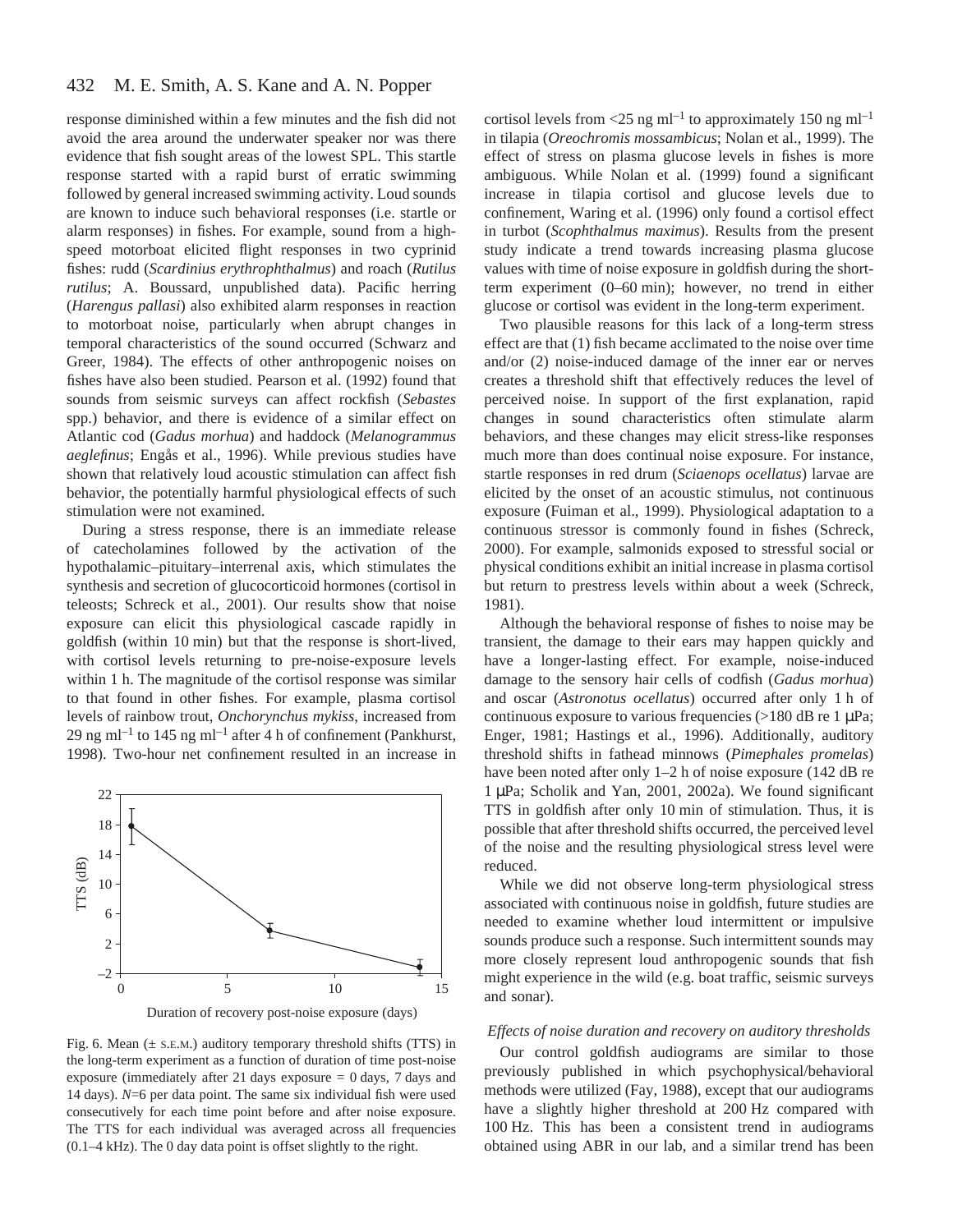found in at least one other lab. Scholik and Yan (2001) published baseline audiograms for fathead minnow (a cyprinid fish, as is goldfish) in which the mean thresholds at 500 Hz were higher than those at 300 Hz. One possible explanation for this trend is the ability of fish to use the lateral line to detect lower frequency vibrations, so that a 100 Hz tone may be detected by a goldfish's lateral line as well as by the ear, whereas a higher-frequency tone would only be detected by the ear (Tavolga and Wodinsky, 1965). Other researchers examining noise-induced damage in fish have not performed ABRs at frequencies below 200 Hz, probably in order to avoid stimulating the lateral line, although in our lab, fishes exposed to cobalt chloride to selectively ablate the lateral line did not have ABR thresholds significantly different from controls (Ramcharitar, 2003). So, despite no clear explanation of why thresholds were higher at 200 Hz compared with 100 Hz for our goldfish, it is important to note that significant noiseinduced threshold shifts occur even at low frequencies.

Noise exposure had a considerable impact on threshold shifts (up to 28 dB) at all frequencies in goldfish but with shifts being greater where their hearing sensitivity is best. Popper and Clarke (1976) examined the effects of pure tones on threshold shifts in goldfish and found that SPLs of  $149$  dB re  $1 \mu$ Pa produced threshold shifts of approximately 7–9 dB and 18–27 dB at 500 Hz and 800 Hz, respectively. Thus, TTS were most dramatic at frequencies where goldfish are more sensitive. Amoser and Ladich (2003) exposed goldfish to 158 dB re  $1 \mu$ Pa white noise for 24 h and found greatest hearing loss at 800 Hz and 1000 Hz. Similarly, the fathead minnow, another hearing specialist, exhibited approximately 11–20 dB TTS in response to 24 h of 142 dB re 1  $\mu$ Pa white noise (0.3–4 kHz) exposure (Scholik and Yan, 2001) and 8–11 dB TTS in response to 2 h of 142 dB re 1  $\mu$ Pa narrowbandwidth boat motor noise with a peak frequency near 1.3·kHz (Scholik and Yan, 2002a). These shifts occurred at auditory frequencies where the fathead minnow is most sensitive. Scholik and Yan (2001, 2002a) did not find significant, or as strongly significant, TTS at lower  $(0.3-0.8$  kHz) and higher  $(2.5-4$  kHz) frequencies while we and Amoser and Ladich (2003) found significant TTS across all frequencies. This may be the result of differences between species or differences in experimental noise SPL and bandwidths.

Significant auditory threshold shifts were evident after only 10 min of noise exposure in goldfish. Thus, loud sounds can have rapid detrimental effects on fish hearing as well as on stress levels. This means that even transient anthropogenic sounds such as boat traffic may affect fishes. Previous studies examining the effect of noise on fish used durations of  $\geq 1$  h (Popper and Clarke, 1976; Scholik and Yan, 2001, 2002b; Amoser and Ladich, 2003). When duration of noise exposure was log-transformed, the relationship between TTS and duration was linear for our short-term experiment. This noise duration–TTS relationship is similar to those found in birds and mammals, except that in birds and mammals this relationship is more curvilinear, with the rate of TTS increasing closer to the ATS (Carder and Miller, 1972; Saunders and Dooling, 1974). In goldfish, we noted a maximal threshold shift at 24 h of noise exposure. By contrast, Scholik and Yan (2001) found that fathead minnows (also hearing specialists) exposed to white noise at  $142$  dB re 1  $\mu$ Pa reached an ATS after only 2 h of noise exposure. It is possible that goldfish reach an ATS earlier than the initial 24 h observations made in the present study. This is supported by lack of overall threshold differences between goldfish exposed for  $12 h$  and  $24 h$  in Amoser and Ladich's study (Amoser and Ladich, 2003). It is interesting to note that bird and mammal ATS are consistently reached (using various exposure frequencies and SPL) between exposure durations of 8 h and 24 h (Mills et al., 1970; Carder and Miller, 1972; Saunders and Dooling, 1974).

Surprisingly, goldfish TTS observed in the long-term experiment were less than those for the 24-h-exposed fish. This is probably due to differences in container size between the two sets of experiments. Although the underwater speaker output was the same for both experiments, the 19-liter buckets used for the short-term experiment were smaller than the aquaria used in the long-term study. This put the fish in closer proximity to the underwater speaker in the short-term compared with the long-term experiment, which may have led to higher mean SPL and TTS.

Goldfish exposed to noise for  $24$  h had  $10-20$  dB decreases in auditory thresholds after only 1 day of recovery. Despite this initial improvement, thresholds did not return to preexposure levels even after 18 days of recovery. Similarly, fathead minnows exposed to 142 dB re 1  $\mu$ Pa white noise for 24 h still exhibited significant threshold shifts after 14 days of recovery (Scholik and Yan, 2001). Longer-term recovery experiments are needed to ascertain whether or not these smaller long-term shifts are permanent threshold shifts. No permanent threshold shift has ever been reported for fish. In fact, fathead minnows exposed for only 2 h had thresholds that returned to control levels within 6 days postexposure (Scholik and Yan, 2001), and goldfish exposed for 12 h or 24 h returned to control levels within 3 days of recovery (Amoser and Ladich, 2003). This earlier recovery, when compared with the current study, may be due to the relatively smaller noise SPL and durations used. In the present study, goldfish exposed to noise for 21 days had auditory thresholds that returned to control levels after 14 days of recovery, with considerable recovery occurring within the first 7 days. As described earlier, the probable higher mean SPL experienced in the short-term compared with the longterm experiment may explain why full recovery occurred in goldfish exposed for 21 days but not for those exposed for only 24 h. Thus, the time course of recovery may be dependent on noise SPL as well as on duration.

Alternatively, since an asymptote of hearing loss was reached within 24 h of noise exposure, it is possible that physiological and cellular repair processes began as soon as noise-induced damage occurred and that the time course of ear repair may be constant, even if noise exposure is continued beyond the asymptote duration. The reason that continued exposure beyond the asymptote duration did not produce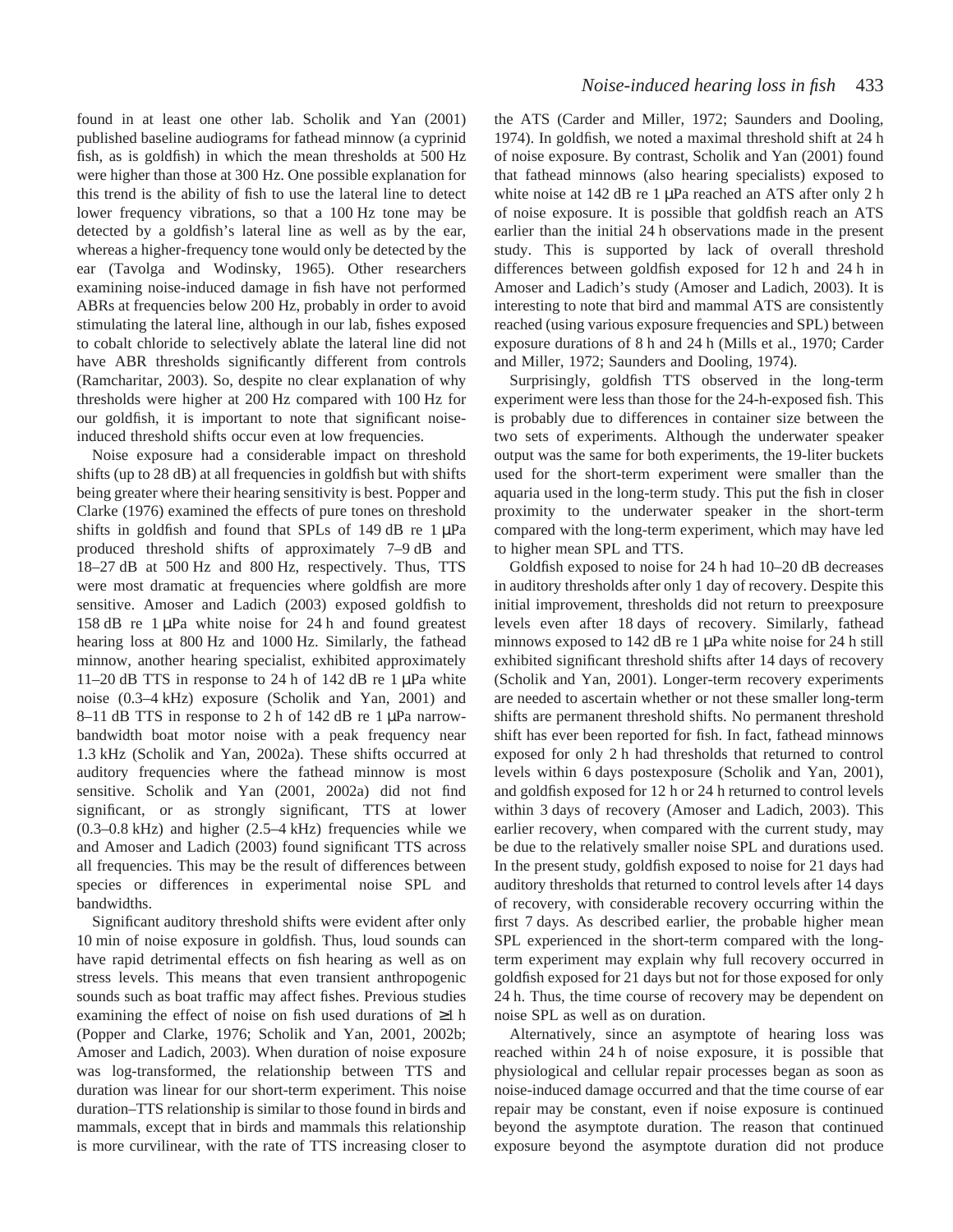#### 434 M. E. Smith, A. S. Kane and A. N. Popper

greater TTS may be that maximal inner ear hair cell damage occurs within the first 24 h. When hair cells are damaged, one possible mechanism of repair is that they are extruded to the lumen, and the supporting cells in the sensory epithelium are triggered to divide and subsequently differentiate into hair cells and supporting cells (Bermingham-McDonogh and Rubel, 2003). This process can take several days. For example, after gentamicin exposure and subsequent hair cell loss, hair cells of the oscar recovered within 10 days (Lombarte et al., 1993). After exposure to intense air-gun signals, pink snapper (*Pagrus auratus*) did not exhibit significant hair cell damage 18·h postexposure but exhibited significant damage 58 days postexposure, suggesting that the damage and recovery process can take extended periods of time (McCauley et al., 2003). In the current study, the 24-h-exposed fish did not show recovery after 19 days (1 day exposure  $+ 18$  days recovery) of the start of the exposure. The 21-day-exposed fish showed recovery 14 days after 21 days of stimulation, which is 35 days after the start of the noise exposure. Thus, perhaps the bulk of inner ear damage occurred on the first few exposure days and then at least 19 days are required for complete repair to take place. Thus, sufficient repair may take 28-35 days, since 21-dayexposed fish did not show control-level thresholds after 7 days of recovery but did recover after 14 days. Although further noise-induced damage to the inner ear sensory epithelium may occur with exposure durations longer than 24 h, it is also possible that hair cells damaged within the first 24 h undergo programmed cell death followed by extrusion and regeneration (differentiation) of surrounding supporting cells. These newly developing hair cells may effectively be protected from further noise-induced damage until they are completely differentiated.

SPL and duration of noise exposure can affect the magnitude of TTS and the time to recovery as seen in mammals and birds (Carder and Miller, 1972; Saunders and Dooling, 1974; Mills et al., 1979). Despite the differences in the characteristics of sound conduction in air *versus* water and the differences in ear anatomy and hearing mechanisms in terrestrial vertebrates compared with fishes, the process of noise-induced auditory threshold shifts seems to be similar in both groups. Both show fairly linear increases in TTS with noise SPL and duration, followed by an asymptotic maximal threshold shift. Both show that greater SPLs and longer durations increase the time to recover to normal hearing levels. Thus, it is likely that many of the general principles and relationships discovered in the mammalian hearing literature will be applicable to how loud sounds affect fishes – for example, the relationship between sensory cell loss and hearing thresholds (Hamernik et al., 1989) and the exposure-equivalent principle (Ward et al., 1959).

In summary, our data show that goldfish are susceptible to noise-induced stress and hearing loss. This is probably the result of their hearing sensitivity, since 'hearing generalists', or fish with higher baseline hearing thresholds, are less vulnerable to noise-induced hearing loss. For example, bluegill sunfish (*Lepomis machrochirus*) and tilapia did not exhibit threshold shifts in response to intense noise exposure (Scholik and Yan, 2002b; M. E. Smith, A. S. Kane and A. N. Popper, unpublished data). This could be because a certain noise SPL above a fish's baseline hearing threshold must be reached before a TTS occurs (Hastings et al., 1996). Thus, fish with lower baseline audiograms (hearing specialists) will be more susceptible to noise-induced hearing loss for a given noise level. Despite the dramatic TTS that resulted from noise exposure, goldfish were able to recover to normal hearing levels within two weeks of being exposed to three weeks of noise. This may suggest that fish that have been exposed to intense anthropogenic underwater noise may not have permanent physiological or auditory injury.

The authors wish to thank Dennis Higgs and John Ramcharitar for their assistance with auditory brainstem response protocol and Dennis Plachta for producing the white noise file used for noise exposure of fish. We thank Audrey Rollo, Shawnal Kennedy and Gregory Concepcion for help in maintenance and care of fish used in this experiment. This research was supported by NIH grants T32 DC-00046-08 to the Center for Comparative and Evolutionary Biology of Hearing and F32 DC-05890-01 to M.E.S. and by a program development award from Maryland Sea Grant to A.N.P. and A.S.K.

#### **References**

- Amoser, S. and Ladich, F. (2003). Diversity in noise-induced temporary hearing loss in otophysine fishes. *J. Acoust. Soc. Am.* **113**, 2170-2179.
- **Au, W. W. L. and Nachtigall, P. E.** (1997). Acoustics of echolocating dolphins and small whales. *Mar. Freshw. Behav. Physiol.* **29**, 127-162.
- Banner, A. and Hyatt, M. (1973). Effects of noise on eggs and larvae of two estuarine fishes. *Trans. Am. Fish. Soc.* **1**, 134-136.
- **Bart, A. N., Clark, J., Young, J. and Zohar, Y.** (2001). Underwater ambient noise measurements in aquaculture systems: a survey. *Aquacult. Eng.* **25**, 99-110.
- **Barton, B. A., Schreck, C. B. and Fowler, L. G.** (1988). Fasting and diet content affect stress-induced changes in plasma glucose and cortisol in juvenile chinook salmon. *Progr. Fish Cult.* **50**, 16-22.
- **Bermingham-McDonogh, O. and Rubel, E.** (2003). Hair cell regeneration: winging our way towards a sound future. *Curr. Opin. Neurobiol.* **13**, 119- 126.
- **Carder, H. M. and Miller, J. D.** (1972). Temporary threshold shifts from prolonged exposure to noise. *J. Speech Hear. Res.* **15**, 603-623.
- **Corwin, J. T., Bullock, T. H. and Schweitzer, J.** (1982). The auditory brainstem response in five vertebrate classes. *Electroencephalogr. Clin. Neurophysiol.* **54**, 629-641.
- **Edds-Walton, P. L.** (1997). Acoustic communication signals of mysticete whales. *Bioacoustics* **8**, 47-60.
- **Engås, A., Løkkeborg, S., Ona, E. and Soldal, A. V.** (1996). Effects of seismic shooting on local abundance and catch rates of cod (*Gadus morhua*) and haddock (*Melanogrammus aeglefinus*). *Can. J. Fish. Aquat. Sci*. **53**, 2238-2249.
- **Enger, P. S.** (1981). Frequency discrimination in teleosts central or peripheral? In *Hearing and Sound Communication in Fishes* (ed. W. N. Tavolga, A. N. Popper and R. R. Fay), pp. 243-255. New York: Springer-Verlag.
- **Fay, R. R.** (1988). *Hearing in Vertebrates: a Psychophysics Databook*. Winnetka, IL: Hill-Fay.
- **Fay, R. R. and Popper, A. N.** (1974). Acoustic stimulation of the goldfish (*Carassius auratus*). *J. Exp. Biol.* **61**, 243-260.
- **Fay, R. R. and Popper, A. N.** (2000). Evolution of hearing in vertebrates: the inner ears and processing. *Hear. Res.* **149**, 1-10.
- **Fuiman, L. A., Smith, M. E. and Malley, V.** (1999). Ontogeny of routine swimming speed and startle responses in red drum, with a comparison of responses to acoustic and visual stimuli. *J. Fish Biol.* **55A**, 215-226.